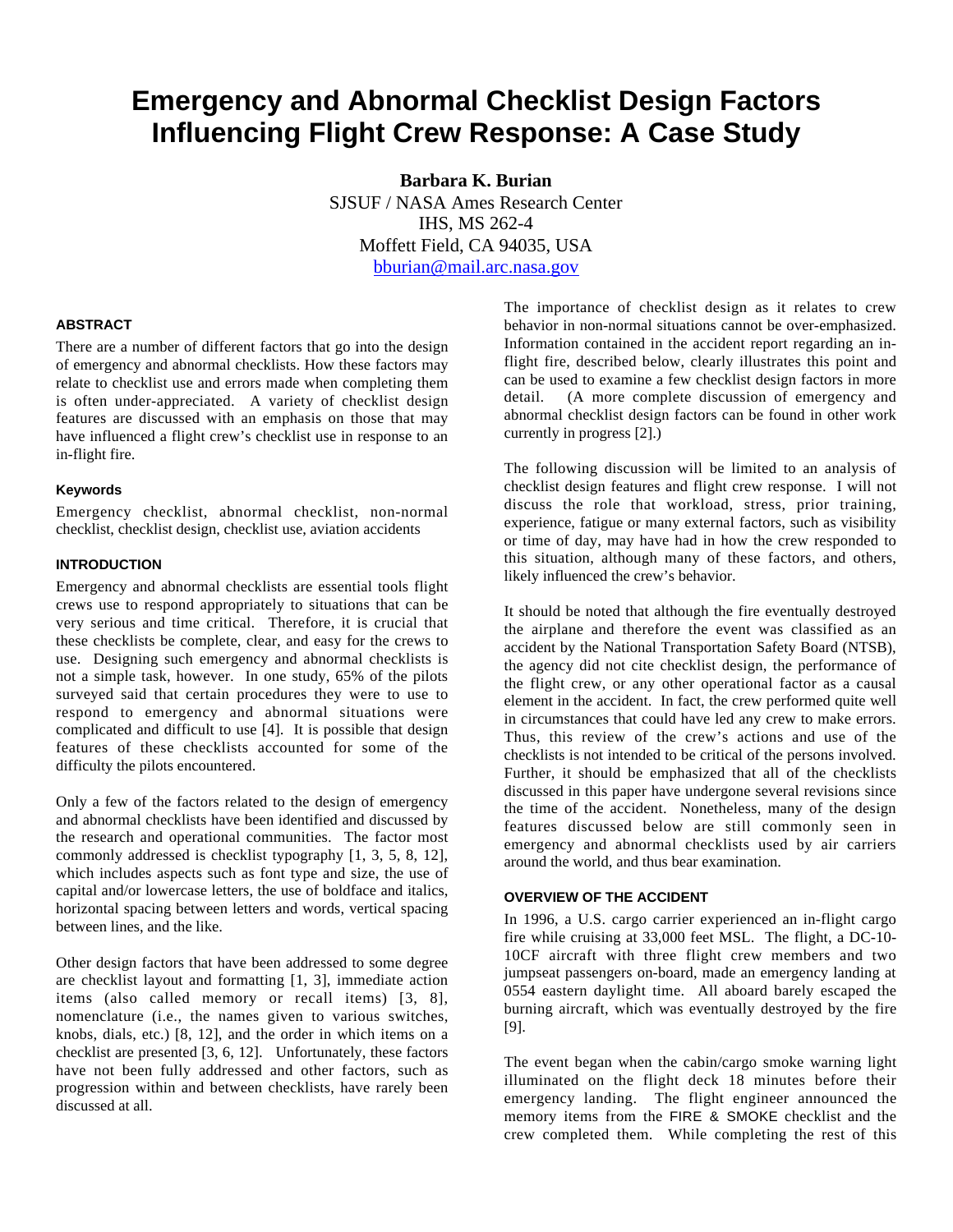checklist, the flight engineer accomplished the items related to the conditional checklist branch for "If Descent is NOT Required," apparently without input from the captain [9].

On the second emergency and abnormal checklist he completed (CABIN CARGO SMOKE LIGHT ILLUMINATED), the flight engineer did not perform two steps and did not perform the actions necessary for proper completion of a third step. The captain did not call for and the crew did not complete emergency descent or evacuation checklists and, upon landing, the aircraft was still partially pressurized which delayed their evacuation [9].

# **CHECKLIST DESIGN ANALYSIS**

Six DC-10 emergency and abnormal checklists were included in the NTSB docket for the accident:

- FIRE & SMOKE
- CABIN CARGO SMOKE LIGHT ILLUMINATED
- COCKPIT / CABIN SMOKE REMOVAL
- AIR CONDITIONING SMOKE
- CARGO FIRE LIGHT ILLUMINATED (FWD OR AFT)
- DC-10 EMERGENCY EVACUATION (LAND)

A number of features pertaining to typography and layout in these checklists conform with current "best practices" in checklist design [5]. These include the use of a sans-serif font, a mixing of lowercase with uppercase letters for portions of checklist items, checklist titles that are clearly distinguished from checklist items, an indication marking the end of a procedure, good use of white (blank) space in relation to printed text, and good legibility and readability.

However, some deficiencies related to typography and layout also occur. For example, it is desirable to present smoke and fire checklists in a larger than normal font size to increase readability of the items in low visibility conditions [10]. The font size used for the accident aircraft smoke and fire checklists appears to be rather small. However, the move in the industry to use a larger font size for these types of checklists is fairly recent, and has not yet been uniformly adopted.

The following analysis will focus on concerns with the design of these checklists rather than on checklist items or features that were good. Except for the three items that were not completed properly, the crew responded as the checklist designers intended despite some of the checklist design issues described below. Additionally, a few other checklist design concerns that were not related to this accident will also be discussed. Portions of these checklists, as they appeared in the NTSB docket, are re-created below. On the original checklists included in the docket, the items were printed using the entire width of the page, rather than being condensed horizontally to fit into columns, as they are in this paper. Other than this "horizontal condensation," each item printed below replicates as accurately as possible its presentation in the checklists included in the docket – this includes vertical spacing, size and type of font, indentation, etc.

#### **The FIRE & SMOKE Checklist**

The FIRE & SMOKE checklist was the first emergency and abnormal checklist the crew accessed following the illumination of the cabin cargo smoke warning light. Although it did not appear to cause the crew any problems, the title of this checklist does not match the name of the warning light that was illuminated. At the time of this accident, crews at this air carrier were to access the FIRE & SMOKE checklist first when confronted with smoke or fire. This checklist then served as a gateway and directed crews to other smoke or fire checklists based upon the source of smoke or fire (engine or APU fires were an exception to this procedure). Common practice today is for crew alert messages and/or illuminated warning lights and the titles of their associated checklists to match word-for-word. This helps, in most circumstances, to ensure that crews access the correct checklist for their situation.

When the flight engineer (FE) came to steps 4 and 5 on the FIRE & SMOKE checklist, he apparently did not consult the captain about which of these two exclusive conditionals should be chosen and selected step 5 [9]. (A set of conditionals are considered "exclusive" when only one in the set can be true, and thus, chosen for completion.)

#### **\_ 4. If Descent is required**…………..PROCEED TO STEP 6 **or \_ 5. If Decent is NOT Required**…...PROCEED TO STEP 14

Clearly, the captain should have been involved in this type of decision but there is nothing in these items to indicate this. The items are formatted the same way as all other items that the flight engineer was expected to complete on his own without direction from the captain.

It is very understandable that the FE might have used the checklist in a "cookbook" fashion [7] and, as long as the reason for the step was clear [4], simply proceeded from one item to the next without cognitively processing very much what he was being directed to do. The goal of many emergency checklist designers may be to allow pilots to use these checklists in exactly this way to minimize the need for a lot of effortful analysis when time may be limited and workload is high. Therefore, although what really occurred is unknown, it would not be surprising if the FE had come to these items, looked up and saw that they were not descending and then had chosen item 5 accordingly. The captain did initiate a descent not long after this checklist was completed.

As a side issue, it is worth noting that crews were prompted to consider descending quite early in this checklist (step 4). When an aircraft is on fire, it is crucial that an emergency descent is initiated early enough to complete an emergency landing before crew incapacitation or systems failures cause control of the aircraft to be lost. However, many smoke and fire checklists that are in current use by other air carriers provide such guidance or direction to crews as the very last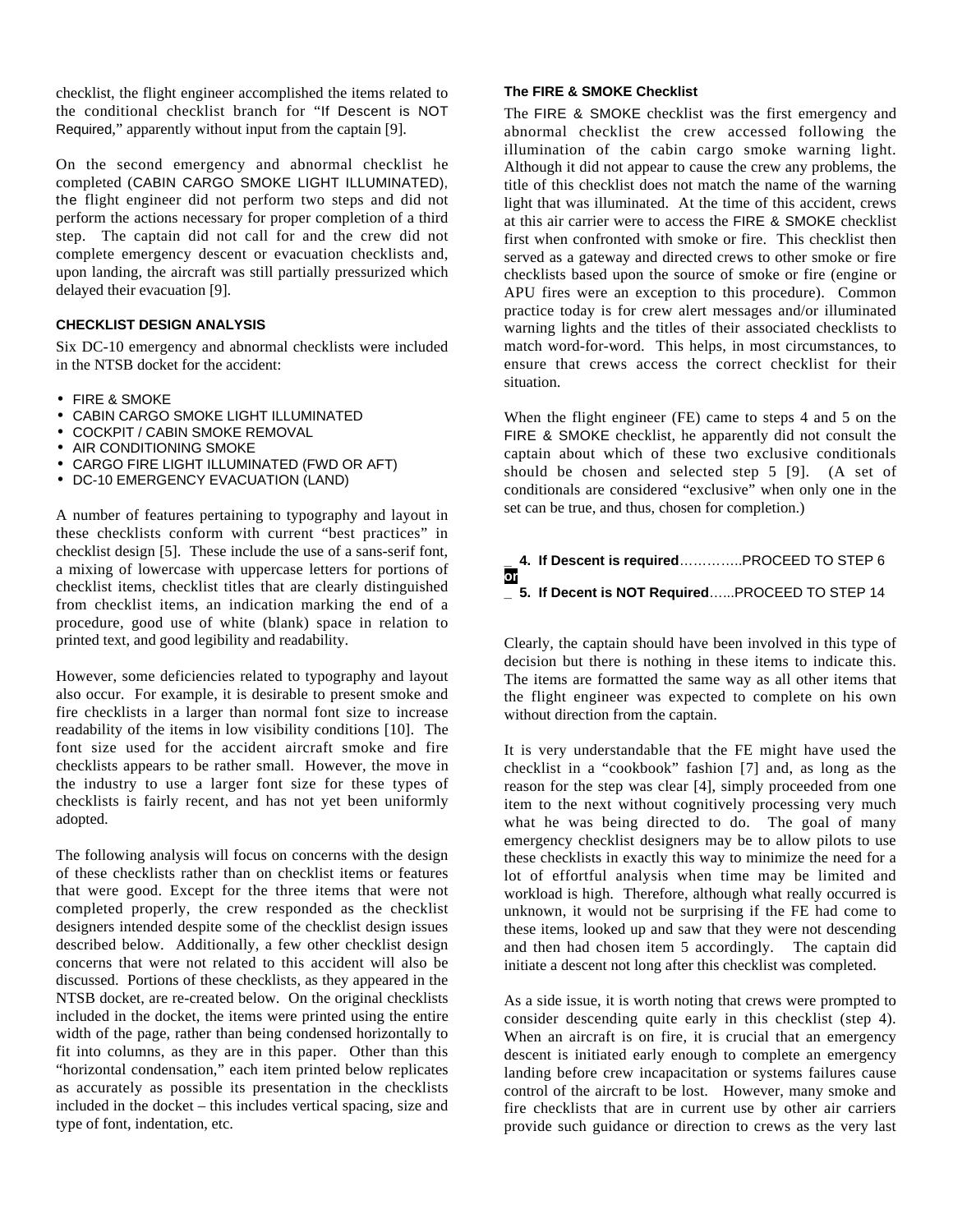step in a checklist, if it is given at all. There is a great deal of disagreement within the industry about whether this direction should be given to flight crews and, if so, where in smoke and fire checklists it should appear.

Although it was not pertinent to this accident, notice that the location of the Warning Statement following item 5 relative to the surrounding items (see below) makes it unlikely that the Warning Statement would have consistently been read by crews using this checklist. If a descent was required and step 4 was selected, the user would go to step 6, thereby jumping over the Warning Statement. If a descent was not required and step 5 was selected for completion, the pilot would jump to step 14, again missing the Warning Statement.

**\_ 4. If Descent is required**…………..PROCEED TO STEP 6 **or \_ 5. If Decent is NOT Required**…...PROCEED TO STEP 14

# **WARNING**

Should structural damage be suspected, limit airspeed. Gear and / or Speed Brakes may be used depending on type of damage.

| - - - - | $\sim$ |
|---------|--------|

- **7. Throttles**………………………………………………..IDLE
- **8. Speed Brake**…………………………………………..FULL
- **9. Airspeed**…………MACH .82 TO .85 (320 TO 350 KIAS)

#### **NOTE**

If structural damage is known or suspected, use appropriate turbulence penetration speed.

Also, although it may be unavoidable, checklist designers should be aware that requiring crews to jump around within (or between) checklists can be problematic for a variety of reasons, the least of which is that it is easy to loose one's place or jump to the wrong item or checklist.

There is also a problem with how the Note is presented relative to the item it relates to: step 9. There is a gap between the Note and item 9 and the text of the Note is presented in normal type rather than boldface (as the checklist steps are). These two factors make it more likely that the Note will be skipped over or that actions specified in step 9 will be completed in a way contrary to what is specified in the Note.

This is a common problem with the way many current emergency and abnormal checklist items are formatted. There are also a few design issues with the final item on the FIRE & SMOKE checklist.

#### **14. Type of Smoke or Fire**….DETERMINE AND PROCEED TO APPROPRIATE PROCEDURE, THIS CHAPTER

- **A. ELECTRICAL FIRE & SMOKE** : Can best be determined by smell or visible smoke from electrical components (e.g., circuit breaker, radio)
- **B. AIRCONDITIONING SMOKE** : Can best be recognized by smoke emanating from overhead air conditioning outlets.
- **C. CABIN CARGO SMOKE** : Can best be recognized by checking smoke detectors on the Second Officers panel, or by observing smoke or fire in the main deck cargo area.

It appears that choices A, B, and C are part of an exclusive set, but this was not made explicit in how they were formatted. In contrast to items 4 and 5 earlier in the checklist, where the word "or" was used with lines pointing to the various options, the formatting of step 14 does not help crews recognize that they must choose among the three possibilities. This was likely not a problem for this crew but it is an inconsistency in formatting, and consistency is the hallmark of good checklist design.

The titles of the checklists in the NTSB docket for this accident were all formatted the same way: all capital letters were used, printed in white type against a black background. Thus, based upon similarities in typography, it appears at first glance that the three choices given under this step (A, B, and C) refer to the titles of checklists. If this was the case, then these titles did not exactly match the titles of the actual checklists. CABIN CARGO SMOKE might easily be misread (or mis-remembered) as COCKPIT / CABIN SMOKE, and the crew might then mistakenly complete the COCKPIT / CABIN SMOKE REMOVAL checklist instead of the CABIN CARGO SMOKE LIGHT ILLUMINATED checklist, as was intended by the checklist designers. Entire (and exact) titles should be used throughout a Quick Reference Handbook (QRH).

It is also possible that the three choices given under step 14 were presented to help the crews determine what type of smoke or fire they were dealing with and were not checklist titles. In this case, crews were left to determine on their own which other checklist(s) were appropriate to complete.

In either case, be they checklist titles or types of smoke and fire, the exact location (i.e., page numbers) of the subsequent checklists the crew were to complete were not provided. Providing page numbers speeds locating the proper checklist. Indicating that the desired checklist can be found in "THIS CHAPTER" is somewhat helpful but not sufficient.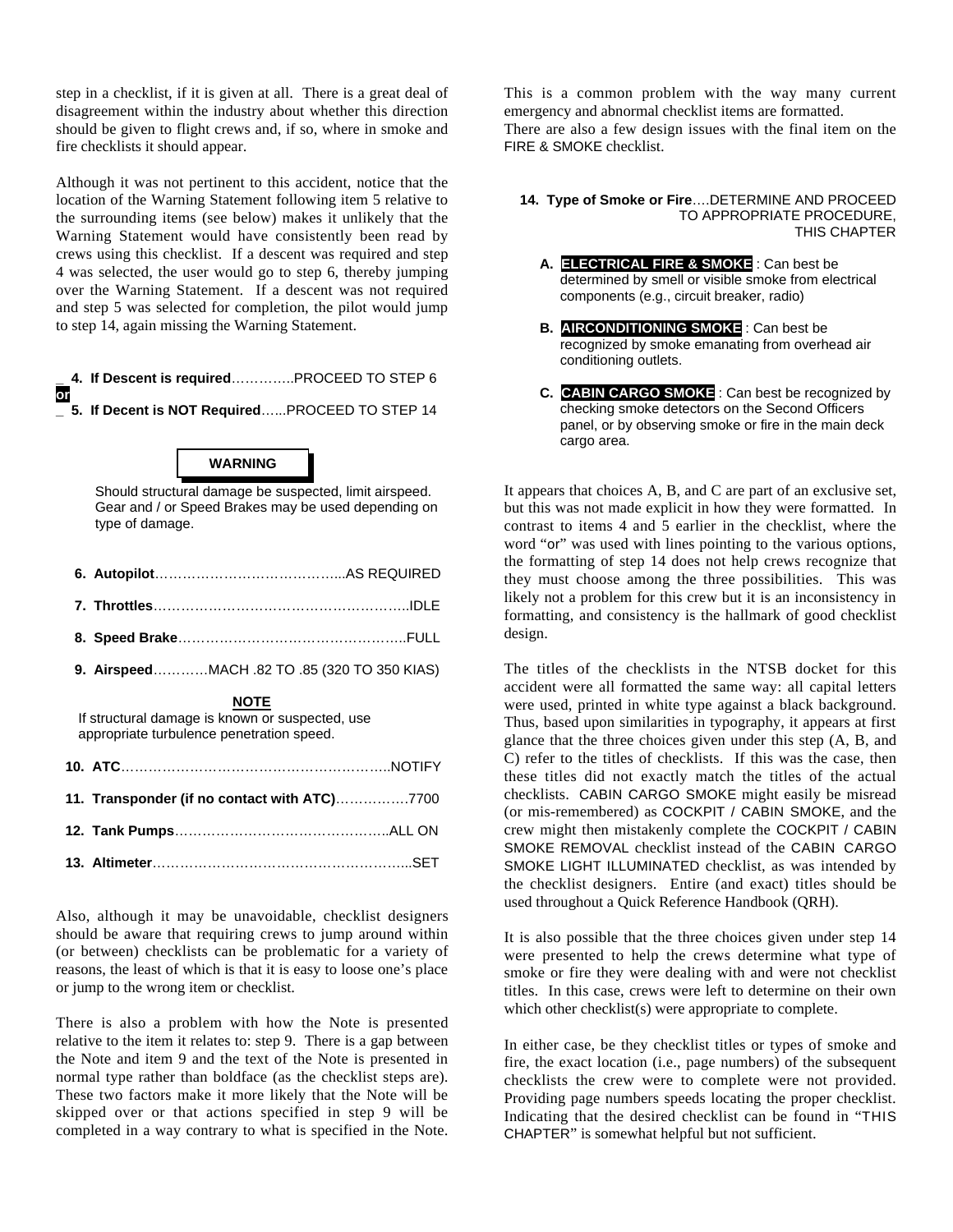#### **The CABIN CARGO SMOKE LIGHT ILLUMINATED Checklist**

This was the second emergency checklist used by the crew and its overall purpose was to depressurize the aircraft and minimize the amount of oxygen available to feed the fire. Nowhere was this said or indicated in this checklist. Having such information might have helped eliminate some of the confusion the flight engineer in this accident reported having when completing this checklist [9].

# **CABIN CARGO SMOKE LIGHT ILLUMINATED**

**1. Pack Function Control Selectors**….TWO PACKS OFF

**NOTE** Operate the No. 1 Pack only, if available.

Step 1 in this checklist is another instance in which elaboration text in the form of a Note is not integrated well enough with the step and consequently crews may complete the required action before seeing the information included in the Note. Here, this might lead a crew to turn off the wrong pack(s), which would then require them to go back and reconfigure the pack switches, unnecessarily taking time and diverting the crew's attention from other tasks.

The next set of issues with the design of this checklist pertain to steps 4, 5, 6, and 7 and, from a usage perspective, are among the most serious. The FE did not perform steps 6 and 7 when conducting this portion of the checklist and did not carry out actions sufficient to complete step 5 [9]. Checklist design factors may have contributed to these errors, and the design of these four items should be considered together. The actions specified pertain to adjusting the aircraft pressurization and reducing the amount of oxygen in order to slow the rate that a fire in the cabin might spread.

# **4. Airplane Altitude**……………..CAPTAIN'S DISCRETION

A. Land as soon as possible.

 **.or.**

B. If above FL 270, consider descent to FL 270. Manually raise cabin altitude to 25,000 ft.

- **.or.** \_ C. If below FL 270, and an immediate landing is not possible, climb to FL 270. Manually raise cabin altitude to 25,000 ft. using the MANUAL CAB ALT CONTROL WHEEL.
- **5. If unable To Extinguish Fire/Smoke**………MANUALLY RAISE CABINALTITUDE TO 25,000 FEET
- **6. Cabin Air Shutoff T-Handle**………………………...PULL
- **7. Maintain 0.5 PSI Diff Pressure Below FL 270, Or 25,000 Ft. Cabin Altitude Above FL 270.**

The first difficulty is that item 4 is written with three exclusive conditional choices for the crew to choose from, but the three choices presented are really not mutually exclusive. Choice A may be pursued (landing as soon as possible) at the same time choice B or C is being pursued. What was likely intended by the checklist designer was that choice A was to be selected if an *immediate* landing could be undertaken (though it isn't worded this way). Relatedly, it appears that choice B is to be selected if the aircraft is above FL 270 and an immediate landing is *not* possible (although, again, this is not stated).

Very important issues concerning the design of items 4 through 7 relate to the presentation of similar directions and the order in which these directions are encountered as the items are completed. Directions to manually raise the cabin altitude to 25,000 feet (or maintain it at 25,000 ft.) are presented in four different locations within these four checklist items: exclusive conditional choices B and C in step 4, and in steps 5 and 7. As will be shown below, presenting these directions so many times in so many places can be quite confusing. Additionally, imbedded within all of this information was step 6 (pulling the T-handle) which does not involve information or directions pertaining to the cabin altitude setting or flight level and, therefore could be easily missed. In fact, the flight engineer in the accident did miss this crucial step [9].

Let us imagine working our way through these four checklist steps (4 through 7) using the various conditional choices available to the pilots to identify how this organization and presentation could be quite confusing.

First, imagine that, as was the case for the accident crew, choice A was selected in step 4: "Land as soon as possible." A landing is assumed to be imminent and the aircraft is either descending at this point or a descent is initiated at this point. The FE, after reading choice A would then proceed to step 5.

The first portion of step 5 might be rather puzzling: "If unable To Extinguish Fire/Smoke..." At this point in the checklist (even assuming that the FIRE & SMOKE checklist has also previously been completed), the crew have not done anything yet that *would* have extinguished the fire or smoke – no direct steps have been taken (such as using a fire suppressant agent) nor have any indirect steps been taken (such as starving the fire of oxygen). Assuming that the FE is not confused by this, he or she then completes the action specified by step 5 and manually raises the cabin altitude to 25,000 feet – which *is* an indirect method of trying to at least contain the fire. Now, after completing step 6, one comes to step 7 which states:

#### **7. Maintain 0.5 PSI Diff Pressure Below FL 270, Or 25,000 Ft. Cabin Altitude Above FL 270.**

If the aircraft is above FL 270, this checklist step serves as a reminder to the checklist user to monitor and maintain the cabin altitude setting that had been adjusted in step 5. If the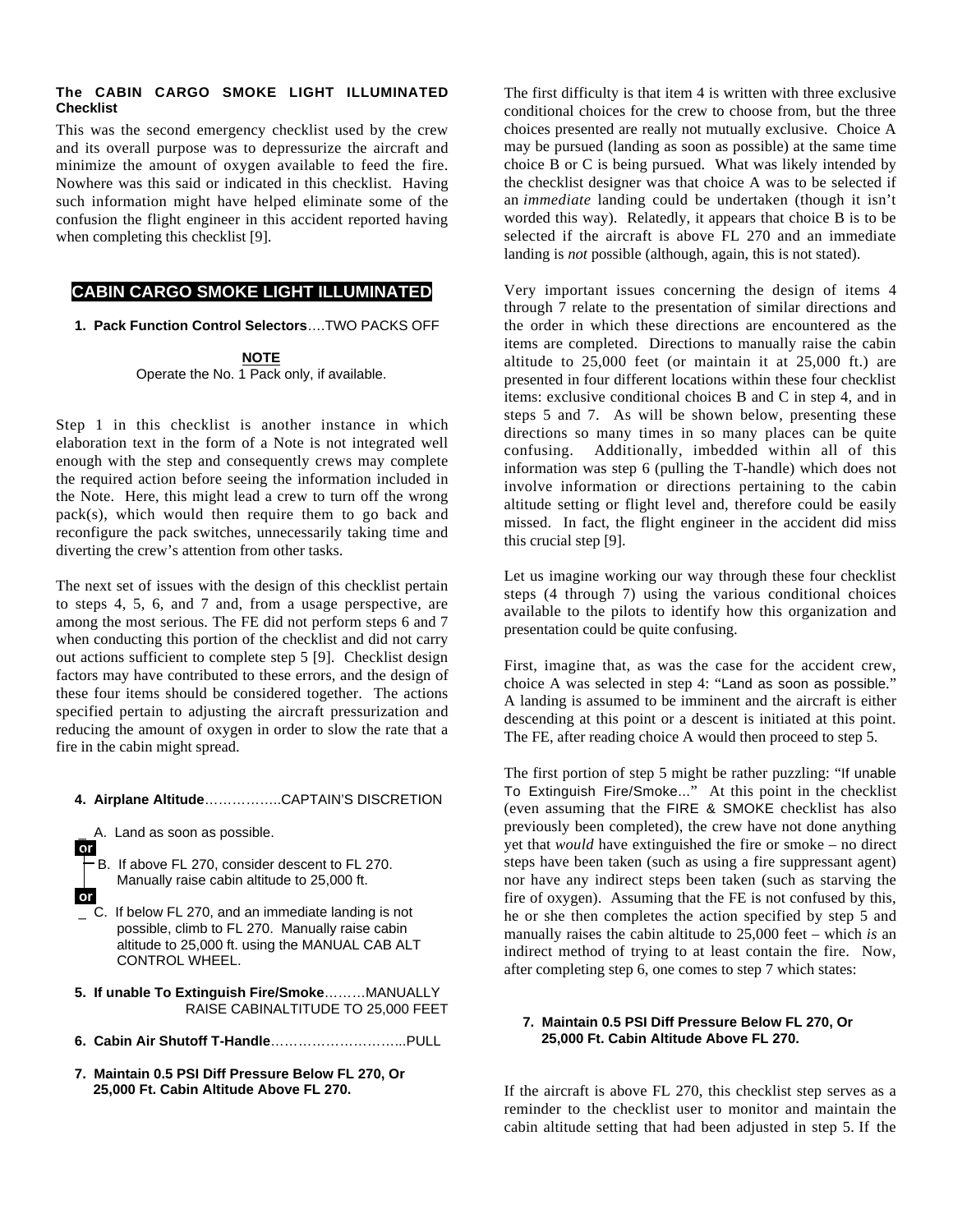aircraft is below FL 270, however, the checklist user must abandon the action he or she had just completed in step 5 and now must work to maintain a 0.5 PSI differential pressure. (If the aircraft is descending, maintaining the desired differential pressure will require continual readjustment of the manual cabin altitude control wheel.)

In this scenario, since we are assuming that the aircraft is descending, it might be possible that the aircraft is still above FL 270 when checklist step 7 is reached and only descends below FL 270 later, perhaps even after the entire checklist has been completed. Whenever the descent through FL 270 occurs, the FE will have to remember to adjust for a 0.5 PSI differential pressure and then continue to maintain it instead of maintaining a cabin altitude of 25,000 ft. There is a serious danger that, under stress and high workload, the FE will not remember to refer to these gages or make readjustments to the control wheel later on as the situation unfolds [11] unless specifically prompted to do so.

Now, let's imagine a different scenario and go through these four checklist steps again. In this instance, let's imagine that an immediate landing is not possible (perhaps they are flying over the ocean) and the aircraft is above FL 270.

In this case, choice B in step 4 would be selected so the crew would likely descend to FL 270 and the FE would manually raise the cabin altitude to 25,000 ft. He or she would then proceed to step 5 which, in this case, is pointless – it directs the pilot to repeat an unrepeatable action that has just been taken in step 4 (raising the cabin altitude to 25,000 feet). After completing step 6, the FE reads step 7 and finds that, if they had descended to FL 270 as was suggested in choice B of step 4, neither of the options given in step 7 applies: they are neither below nor above FL 270, but instead are *at* FL 270. This may not have much practical difference as a PSI differential pressure of 0.5 is likely not too different from what it would be if the cabin altitude were set at 25,000 ft. and the aircraft was flying at FL270. However, it is an oversight in the design/wording of the checklist item and might cause a moments hesitation on the part of the FE while he or she tries to decide whether to set the cabin altitude or focus on the differential pressure. The observations made earlier about the difficulty in remembering to monitor these settings or change approaches to dealing with the aircraft pressurization after this item has been completed, also apply in this scenario.

In the third possible scenario involving these four checklist items, one in which an immediate landing isn't possible and the aircraft is below FL 270, choice C under item 4 would be selected and the aircraft would climb to FL 270 and the FE would manually raise the cabin altitude to 25,000 feet. All the observations about design concerns pertaining to steps 5 through 7 in the second scenario above (when item 4, choice B was selected) also apply here.

Before, moving on, there are a couple of other observations to make regarding these four checklist steps. Note that only once in the three locations where the direction is given to raise the

cabin altitude to 25,000 is there a bit more information provided about how to actually do this ("using the MANUAL CAB ALT control wheel"). If this information is desired or required in one location, consistency would dictate that it should be included in all locations where this checklist action occurs. It turns out that even this additional information was not sufficient in guiding the crew to accurately complete this action, however. The FE reported having "cranked it open a couple of times." During the accident investigation however, the NTSB determined that 16 cranking motions would have been needed to complete this step [9].

There were also a few difficulties with the design of the next step on the CABIN CARGO SMOKE LIGHT ILLUMINATED checklist, step 8. This item directed the crew to check if the fire had been extinguished. To accomplish this step, one might feel the need to open the cockpit door or even leave the flight deck. However, doing that would be in direct contradiction with the instructions given in the third checklist step on the FIRE & SMOKE checklist, which would have been completed earlier. This step stated, in part, "…Leave [cockpit] door closed unless opening it is dictated by a greater emergency, and then at Captain's discretion."

### **9. If It is Necessary to Leave The Cockpit to Fight A Fire:**

A. Protective Breathing Equipment……DON/ACTIVATE

# **NOTE**

The PBE is located in a container in the coat closet and should be worn when fighting an actual fire. The walkaround  $O<sub>2</sub>$  bottle is also available in the cockpit.

**10. Land At Nearest Suitable Airport.**

Finally, item 10 on the CABIN CARGO SMOKE LIGHT ILLUMINATED checklist directed the crew to land at the nearest airport that was suitable. It could be possible that a crew might get involved in fighting a fire, as described in step 9, and as a result delay their descent and landing, if they are not prompted to consider landing at the nearest suitable airport until reaching step 10.

#### **The Emergency Descent and Evacuation Checklists**

Recall that the crew did not complete either the emergency descent checklist or the evacuation checklist, although the captain stated that he thought they had completed most of the items on these checklists from memory [9]. There are a variety of reasons why these checklists may not have been completed. Related to checklist design, it is possible that the inclusion of "rapid depressurization" in the title of the descent checklist (RAPID DEPRESSURIZATION / EMERGENCY DESCENT) may have caused the captain to not think of it as they were